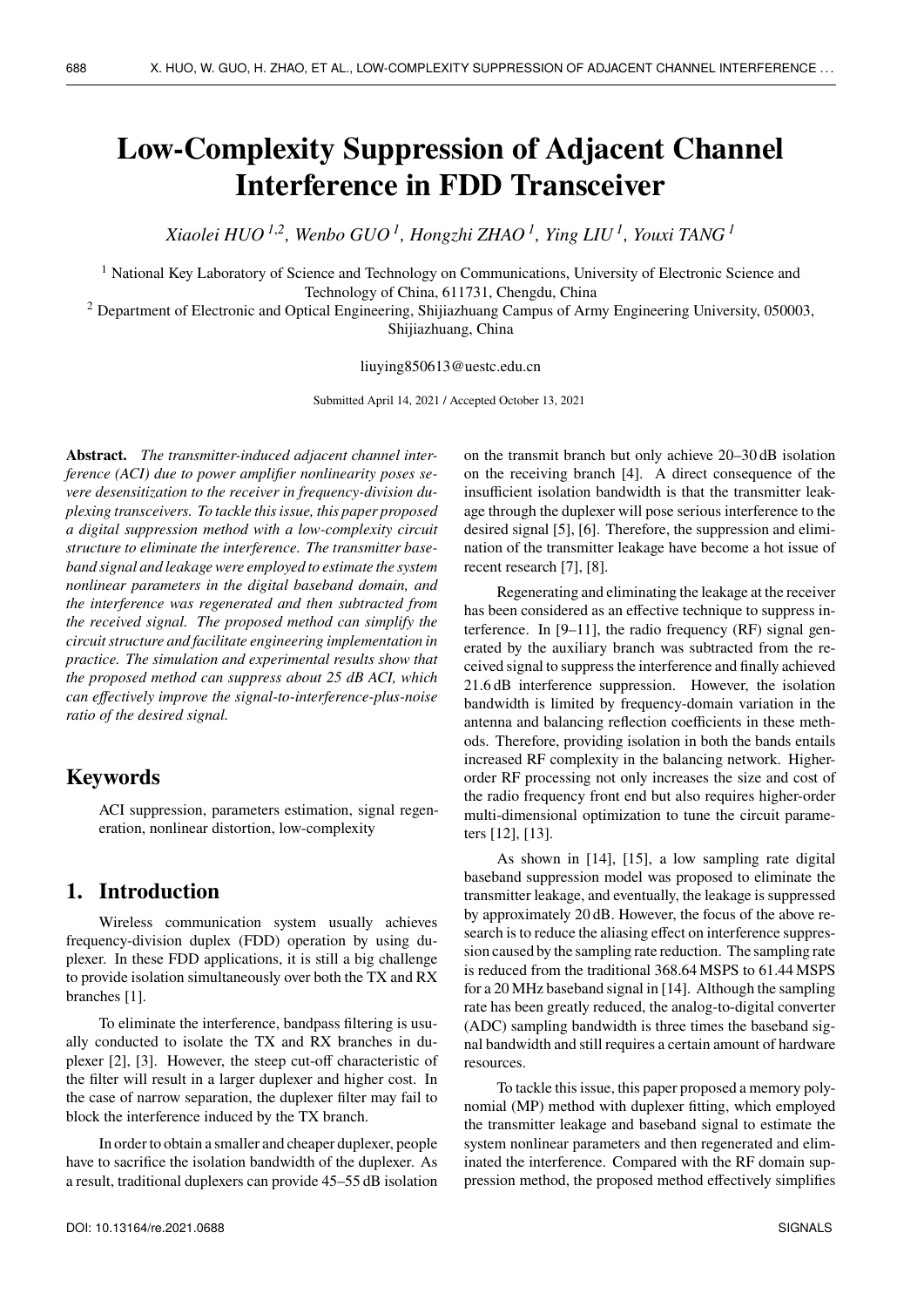the circuit structure and is easy to implement in engineering. Since the ADC output signal can be directly used for parameter estimation, the required ADC sampling bandwidth is the same as the bandwidth of the baseband signal, which also reduces the requirements for hardware resources.

The remainder of this paper is organized as follows. Detailed system architecture and principle of operation are presented in Sec. 2. The simulation results are given in Sec. 3, and the experimental results are reported in Sec. 4. Finally, Section 5 concludes this paper.

## **2. Adjacent Channel Interference Suppression**

#### **2.1 System Model Block Diagram**

The detailed system block diagram of the proposed method is illustrated in Fig. 1. The transmitter and receiver share a common antenna through a duplexer. The TX frequency is  $\omega_2$ , the RX frequency is  $\omega_1$ , and we may assume that  $\Delta \omega = \omega_1 - \omega_2$ . The baseband signal of the transmitter passes through a digital-to-analog converter (DAC) and an upconversion circuit, and the RF signal after power amplification enters the duplexer. Due to the PA nonlinear characteristics, the RF signal spectrum will broaden, then the extended sidelobe will leak into the receiver through the duplexer, causing adjacent channel interference (ACI) to the desired signal.

To mitigate the ACI, an auxiliary branch was added in the transceivers to estimate the system nonlinear characteristics. The transmitter baseband signal  $x[n]$  and the receiver ADC output signal  $r[n]$  were employed to regenerate the interference. Finally, the regenerated interference was subtracted from the received signal to suppress the ACI.



**Fig. 1.** The system block diagram. (a) Due to the nonlinearity of the power amplifier, the spectrum is broadened by the intermodulation products of the TX signal. (b) Due to the insufficient isolation of the duplex filter, the filtered spectrum regrowth will still seriously interfere with the desired signal. (c) The ACI and the desired signal are downconverted to baseband signals. (d) After subtracting the reconstructed signal to suppress the ACI, the SNR of desired signal is improved.

The power amplifier (PA) in the transmitter is the main reason for the introduction of system nonlinear distortion. In order to accurately regenerate the ACI, this paper used memory polynomial (MP) with duplexer fitting to describe the nonlinear characteristics of the PA [16].

The input signal  $s[n]$  of the PA can be denoted as

$$
s[n] = x[n]e^{j\omega_2 n} \tag{1}
$$

where  $x[n]$  is the baseband signal of the transmitter,  $\omega_2$  is the TX frequency.

The output signal  $y[n]$  of the PA can be obtained as [17]

$$
y[n] = \sum_{k=0}^{K} \sum_{q=0}^{Q-1} w_{kq} s[n-q] |s[n-q]|^{2k+1}
$$
 (2)

where  $Q$  is the maximum memory depth of the memory polynomial,  $(2K + 1)$  is the maximum nonlinear order,  $w_{kq}$  is the complex coefficient of the MP model.

Substituting (1) into (2), it yields

$$
y[n] = \sum_{k=0}^{K} \sum_{q=0}^{Q-1} w_{kq} x[n-q] e^{j\omega_2(n-q)} |x[n-q] e^{j\omega_2(n-q)}|^{2k+1}
$$
  
= 
$$
\sum_{k=0}^{K} \sum_{q=0}^{Q-1} c_{kq} x[n-q] |x[n-q]|^{2k+1} e^{j\omega_2 n},
$$
 (3)

where  $c_{kq} = \exp(-j\omega_2 q) w_{kq}$  denotes the equivalent complex coefficients of the MP model [17].

The input signal  $z[n]$  of the receiver can be denoted as

$$
z[n] = y[n] * h[n] + (e[n] + w[n])e^{j\omega_1 n}
$$
 (4)

where  $h[n]$  is the impulse response of the duplexer, the symbol (\*) denotes the convolution operation,  $e[n]$  is the desired signal, and  $w[n]$  is the gaussian white noise.

Then the baseband signal  $r[n]$  can be obtained as

$$
r[n] = \left(\sum_{k=0}^{K} \sum_{q=0}^{Q-1} c_{kq} x[n-q] |x[n-q]|^{2k+1} * h_{\text{B}}[n]\right) e^{-j\Delta \omega n} + e[n] + w[n],
$$
\n(5)

where  $h_\text{B}[n]$  is the equivalent baseband representation of  $h[n]$ .

In order to facilitate the problem analysis, Figure 2 shows the spectra of the baseband signal  $x[n]$ ,  $z_B[n]$ (the equivalent baseband representation of the transmitted signal  $y[n]$ ) and  $y_B[n]$ (the equivalent baseband representation of the ACI  $z[n]$ ). It can be easily seen from the figure that the maximum sidelobe of the ACI is approximately −20 dBm, which is much larger than the desired signal. Therefore, the leaked ACI must be suppressed to improve the signal-tointerference-plus-noise ratio (SINR) of the desired signal.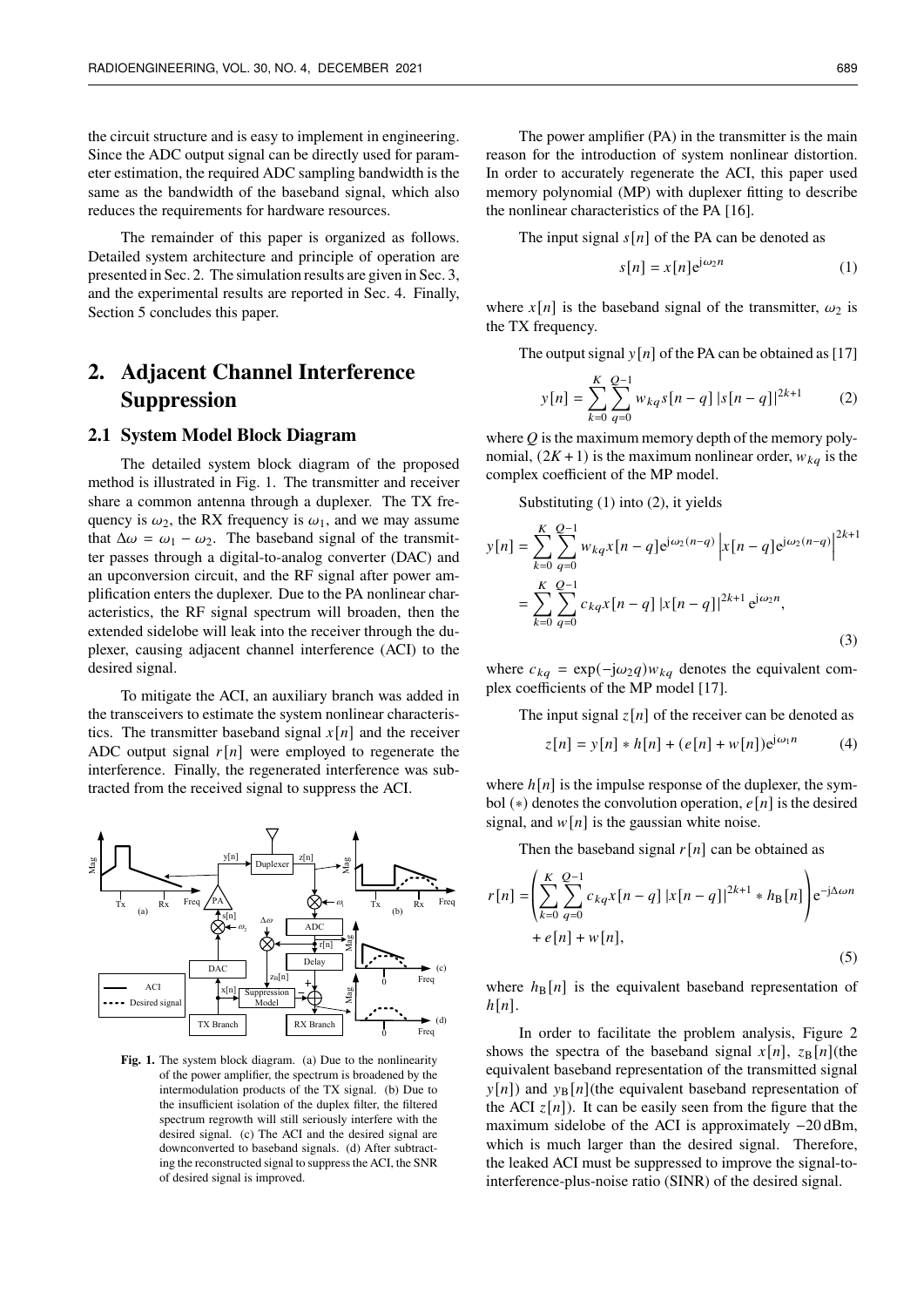

### **2.2 Principle of ACI Suppression**

Before starting ACI suppression, the system convergence solution must be obtained through parameters training, i.e., when the receiver does not contain the desired signal, the training sequence is used to obtain the system nonlinear parameters. In the subsequent ACI suppression process, the obtained parameters and the baseband signal  $x[n]$  were used to regenerate and eliminate the ACI, thereby improving the SINR of the desired signal.

From the above analysis, it is not difficult to deduce that the estimation of the parameters in the training phase is crucial for interference suppression.

The system nonlinear parameters are calculated by the suppression model in the auxiliary branch. The detailed block diagram of the model is shown in Fig. 3, where DPF stands for duplexer fitting. The signal processing that needs to be completed in the suppression model mainly includes

#### **I. Upconversion**

In the receiver, the ADC output baseband signal  $r[n]$ is re-upconverted to obtain  $z_B[n]$ , i.e., the nonlinear out-ofband components of the transmitted signal  $y[n]$ .

$$
z_{\rm B}[n] = r[n]e^{j\Delta\omega n}
$$
  
=  $\left(\sum_{k=0}^{K} \sum_{q=0}^{Q-1} c_{kq}x[n-q] |x[n-q]|^{2k+1}\right) * h_{\rm B}[n]$   
+  $w[n]e^{j\Delta\omega n}$ . (6)

#### **II. Nonlinear Parameters Estimation**

Based on the baseband signal  $x[n]$  and transmitted signal  $y[n]$ , the system nonlinear parameters can be obtained through MP or GMP method [16], [17]. For the convenience of representation, (5) is rewritten into matrix form

$$
\mathbf{r} = \mathbf{X}\Omega + \mathbf{w} \tag{7}
$$



**Fig. 3.** The detailed block diagram of suppression model.

where **X** denotes  $N \times k p$  matrices of the baseband signal  $x[n]$ , N is the length of the observed signal,  $k$  is the polynomial order,  $p$  is the memory depth.

$$
\mathbf{X} = [\mathbf{X}_0, \mathbf{X}_1, \dots, \mathbf{X}_{N-1}]^\mathrm{T} \tag{8}
$$

where  $\mathbf{X}_n = [x_{n,0,0}, \dots, x_{n,k,0}, \dots, x_{n,0,p}, \dots, x_{n,k,p}]^{\mathrm{T}},$  $x_{n,k,p} = x_n(k, p) = x[n-p] |x[n-p]|^{(2k+1)}$ , and  $\Omega$  is  $k p \times 1$ polynomial parameters need to be estimated.

#### **III. Duplexer Fitting**

Ī

After filtering by the duplexer, we can obtain  $z[n]$  from the transmitted signal  $y[n]$ . For the convenience of presentation, the process is also rewritten into matrix form

$$
\widetilde{\mathbf{r}} = \mathbf{H}\mathbf{r} = \mathbf{H}\mathbf{X}\mathbf{\Omega} \tag{9}
$$

where  $\tilde{r}$  denotes the observated signal with noise, **H** denotes  $(N + N_F - 1) \times N$  matrices constructed by the impulse response coefficients of duplexer  $h_\text{B}[n]$  =  $h_{\text{B}}[0], h_{\text{B}}[1], \ldots, h_{\text{B}}[N-1],$ 

$$
\mathbf{H} = \begin{bmatrix} h_{\text{B}}[0] & 0 & \cdots & 0 \\ h_{\text{B}}[1] & h_{\text{B}}[0] & \cdots & 0 \\ \vdots & \vdots & \vdots & \vdots \\ h_{\text{B}}[M-1] & h_{\text{B}}[M-2] & \cdots & h_{\text{B}}[0] \\ \vdots & \vdots & \vdots & \vdots \\ h_{\text{B}}[N-1] & h_{\text{B}}[N-2] & \cdots & h_{\text{B}}[N-M] \\ \vdots & \vdots & \vdots & \vdots & \vdots \\ 0 & 0 & \cdots & h_{\text{B}}[N-1] \end{bmatrix} . (10)
$$

However, it should be noted in (9) that the observated signal  $\tilde{\mathbf{r}}$  length is N, the right matrices length is  $N + N_{\rm F} - 1$ , which makes it impossible to directly solve the equation. The reason is that in band-pass filtering, when the data of the current frame begins to enter the shift register, the data of the previous frame has not been completely moved out, resulting in cross-coupling between adjacent frames. Therefore, the left side of the (9) can process continuous signals, while the right side of the equation can only process finite-length signals according to the matrix multiplication rules, resulting in different signal lengths on both sides of the equation.

Therefore, it is necessary to process (9) as

$$
\Xi \widetilde{\mathbf{r}} = \Xi \mathbf{H} \mathbf{X} \Omega \tag{11}
$$

Ī

where Ξ denotes signal truncation. The signal length on both sides of the equation is equal by preserving the data in the middle of the frame. In order to completely eliminate the data with cross-coupling errors at the beginning or end of the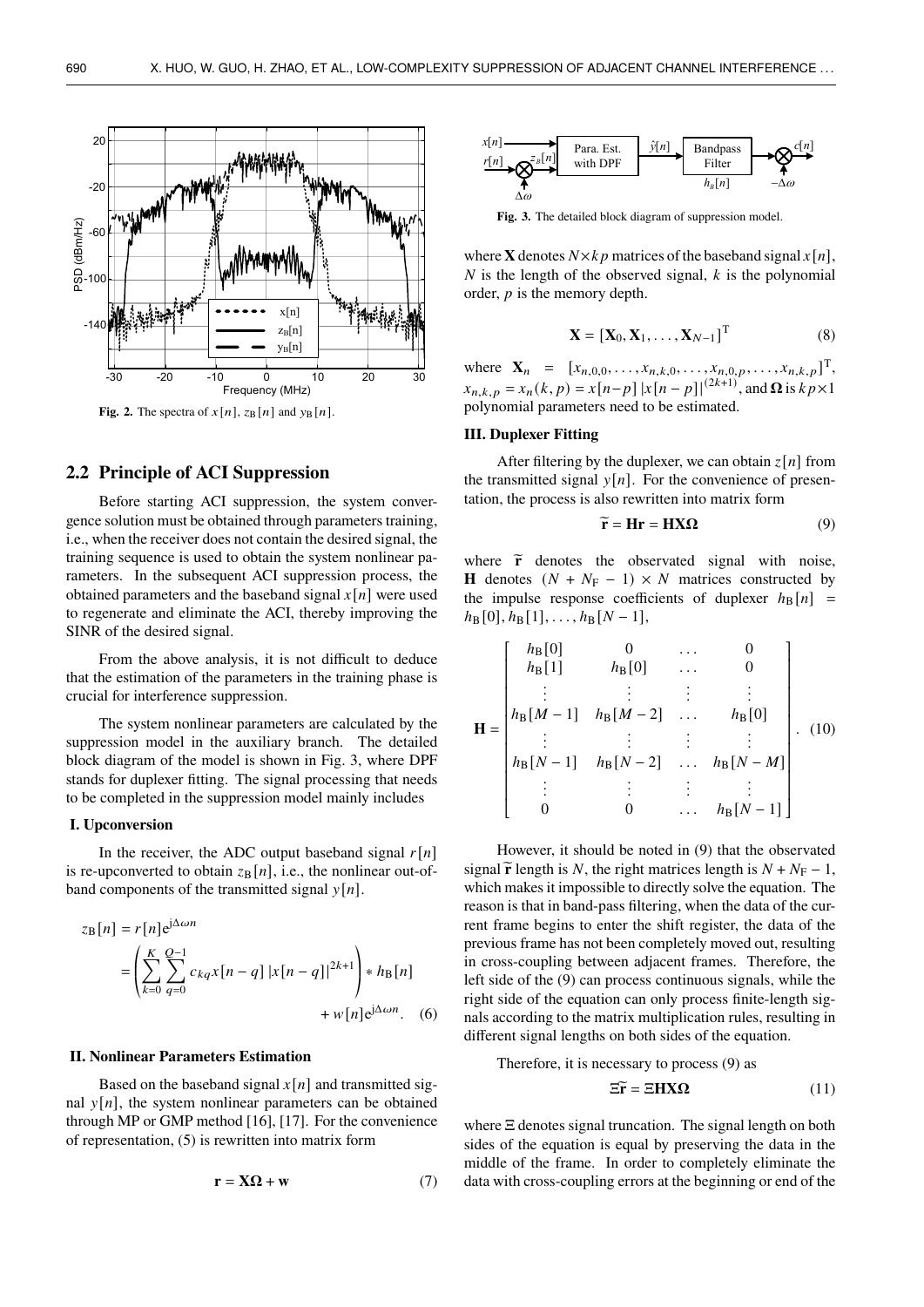frame, the length of the truncated frame should be no greater than  $N - 2N_F$ .

Then the formula can be easily solved by Least Squares method [18]

$$
\widehat{\mathbf{\Omega}} = ((\mathbf{\Xi}\mathbf{H}\mathbf{X})^{\mathrm{H}}(\mathbf{\Xi}\mathbf{H}\mathbf{X}))^{-1}(\mathbf{\Xi}\mathbf{H}\mathbf{X})^{\mathrm{H}}(\mathbf{\Xi}\widetilde{\mathbf{r}})
$$
(12)

where (Ξ**HX**) <sup>H</sup> denotes the conjugate transpose matrix of Ξ**HX**, (Ξ**HX**) <sup>−</sup><sup>1</sup> denotes the inverse matrix of Ξ**HX**.

When the iterative calculation converged, the estimated parameters  $\Omega$  and the baseband signal  $x[n]$  can be used to reconstruct the transmitted signal  $\widehat{v}[n]$ 

$$
\widehat{y}[n] = \mathbf{X}\widehat{\mathbf{\Omega}} = \sum_{k=0}^{K} \sum_{q=0}^{Q-1} \widehat{c}_{kq} x[n-q] |x[n-q]|^{2k+1}.
$$
 (13)

#### **IV. Filtering and Downconversion**

To suppress the ACI, it is necessary to filter the regenerated signal  $\widehat{y}[n]$  again to take out the out-of-band nonlinear components, and then downconverted the filtered signal to obtain the zero-frequency baseband signal  $c[n]$ 

$$
c[n] = \left(\sum_{k=0}^{K} \sum_{q=0}^{Q-1} \widehat{c}_{kq} x[n-q] |x[n-q]|^{2k+1} * h_{\text{B}}[n]\right) e^{-j\Delta \omega n}.
$$
\n(14)

#### **V. ACI Suppression**

By fine-tuning the time delay, the waveform of the received signal  $r[n]$  is aligned with the regenerated signal  $c[n]$ in the time domain [19]. Then  $r[n]$  is subtracted from the received signal to suppress the ACI. The residual interference after suppression is given as

$$
r[n] - c[n] = \left(\sum_{k=0}^{K} \sum_{q=0}^{Q-1} (c_{kq} - \widehat{c}_{kq}) x[n-q] |x[n-q]|^{2k+1}
$$
  
 
$$
* h_{\text{B}}[n]) e^{-j\Delta\omega n} + w[n].
$$
 (15)

It can be easily seen that the residual interference is proportional to the estimation error of the MP coefficients  $c_{kq} - \widehat{c}_{kq}$ .

From the above discussion, it is not difficult to see that the overall system complexity is considerably lower, and the power consumption of the system can be dramatically reduced because a much lower clock rate is required.

## **3. Simulation Results**

To verify the feasibility of the proposed method, computer simulation was conducted in Matlab in this section. Table 1 shows the settings of various parameters in the simulation system, in which a finite impulse response band-pass filter is used to approximate the filtering characteristics of the duplexer.

| <b>System parameter</b>             | Value     |  |
|-------------------------------------|-----------|--|
| Signal bandwidth                    | 20 MHz    |  |
| TX frequency                        | 2.412 GHz |  |
| RX frequency                        | 2.437 GHz |  |
| Stop frequency 1 / Pass frequency 1 | 9/13 MHz  |  |
| Stop frequency 2 / Pass frequency 2 | 27/31 MHz |  |
| Band attenuation                    | 50 dB     |  |

**Tab. 1.** Parameter settings of simulated system.

Since more and more communication systems are working in the license-free 2.4 GHz industrial scientific medical (ISM) frequency bands, where neither resource planning nor bandwidth allocation can be guaranteed, so ACI in the ISM frequency band is also the most severe. To demonstrate the ACI suppression effect of the proposed method, we use 2.4 GHz as the research object in the following simulation and experiment.

The transmitter baseband signal enters the duplexer after passing through the power amplifier with memory effect. The complex coefficients of the MP model of PA are set as follows [16]

$$
w_{10} = 1.0513 + 0.0904j, \quad w_{30} = -0.0542 - 0.2900j,
$$
  
\n
$$
w_{50} = -0.9657 - 0.7028j, w_{11} = -0.0680 - 0.0023j,
$$
  
\n
$$
w_{31} = 0.2234 + 0.2317j, \quad w_{51} = -0.2451 - 0.3735j, \quad (16)
$$
  
\n
$$
w_{12} = 0.0289 - 0.0054j, \quad w_{32} = -0.0621 - 0.0932j,
$$
  
\n
$$
w_{52} = 0.1229 + 0.1508j.
$$

The transmitter baseband signal and the upconverted ACI are simultaneously sent to the auxiliary branch for parameters estimation. To have a better observation of the estimation accuracy, more tests of ACI suppression with different system configurations were performed. Residual interference after suppression was evaluated against different nonlinear orders and memory depths [20].

The interference cancellation process is actually performed in the baseband. In order to facilitate the observation of the corresponding relationship between the interference and the transmitted signal, in the following experimental results, we will give the equivalent baseband spectra of the receiver and the transmitter signals side by side on the frequency axis.

Under the conditions of  $K = 3$  and  $Q = 3$ , the corresponding ACI suppression results are shown in Fig. 4. It can be easily seen from the figure that the ACI is suppressed by approximately 20 dB. Only the third harmonic can be regenerated and eliminated, and higher harmonics are ignored. Therefore, the suppression effect on ACI is not ideal from the perspective of the entire channel bandwidth.

When the MP parameters are increased to  $K = 5$  and  $Q = 9$ , the corresponding ACI suppression results are shown in Fig. 5. Since more high-order nonlinear harmonics are suppressed, the residual interference is much smaller than the case of  $K = 3$  and  $Q = 3$ . It is not difficult to see from the figure that about 40 dB ACI is suppressed, which can significantly increase the SINR of the desired signal.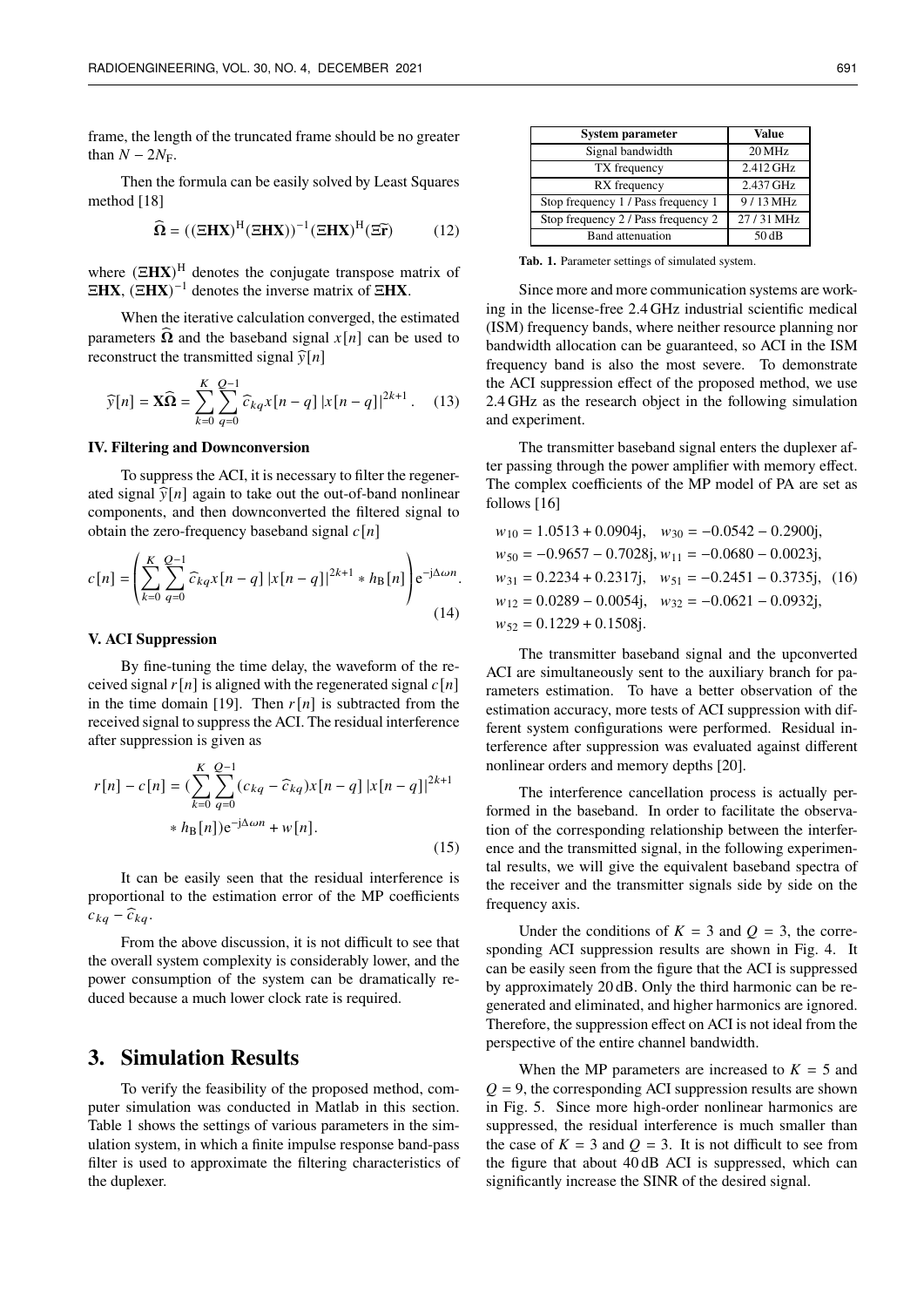The comparison of the bit error rate (BER) of the system with and without ACI suppression is shown in Fig. 6. The SINR in the figure represents the power ratio of the desired signal to the ACI plus noise in the RX branch. It is not difficult to see from the figure that when the ACI is suppressed, the bit error rate of the system has been significantly improved, which proves the effectiveness of the proposed method.



Fig. 4. Simu. result of ACI suppression when  $K = 3$  and  $Q = 3$ .



**Fig. 5.** Simu. result of ACI suppression when  $K = 5$  and  $Q = 9$ .



**Fig. 6.** Comparison of BER with and without ACI suppression.

## **4. Experimental Results**

To further test the effectiveness of the proposed method, experimental measurements are conducted on a real PA. The test platform setup includes a PC, a software-defined radio (SDR) platform, attenuators, and a PA, as shown in Fig. 7 [21], [22]. The SDR transmit chain and receive chain are used to realize spontaneous transmission and selfreceiving. The transmit chain includes upconversion circuit and DAC (12J4000 from Texas Instruments). The receive chain includes downconversion circuit and ADC (AD9129 from Analog Devices).

The photo of the experimental platform and the corresponding principle block diagram are shown in Fig. 7.

In the transmit chain, a 20 MHz baseband signal modulated by 16 QAM is first generated, then the baseband signal is upconverted to a carrier frequency at 2.4 GHz and sent to the DAC on the SDR via ethernet. The output analog signal of DAC is fed to the PA (Mini-Circuits ZX60-V82+) and attenuator (40 dB). To ensure that the PA can generate sufficient nonlinear distortion, multiple active PAs can be connected in series if necessary.

In the receive chain, the signal was downconverted and re-digitized, and then the side lobe of the transmitted signal is taken out with a Matlab band-pass filter (the center frequency is  $\omega_2$ ) to obtain the ACI. At the same time, an auxiliary branch is constructed in Matlab, and the transmitter baseband signal and the receiver ACI were employed for parameters estimation. Finally, the interference was regenerated and subtracted from the received signal.

For a fair comparison, all the experimental conditions were set the same as that in simulation. The experimental results of the proposed method for suppressing ACI at  $K = 3$ and  $Q = 3$  are shown in Fig. 8. The residual interference after suppression is significantly reduced compared against the original ACI. Since the MP model parameter values are set small, the system can only suppress low-order third nonlinear harmonics. It can be seen from the spectrum that the residual interference is relatively large between 10 MHz–20 MHz, which is not conducive to the improvement of the SINR of the desired signal.



**Fig. 7.** Laboratorial photo and the corresponding block diagram of the experiment setup.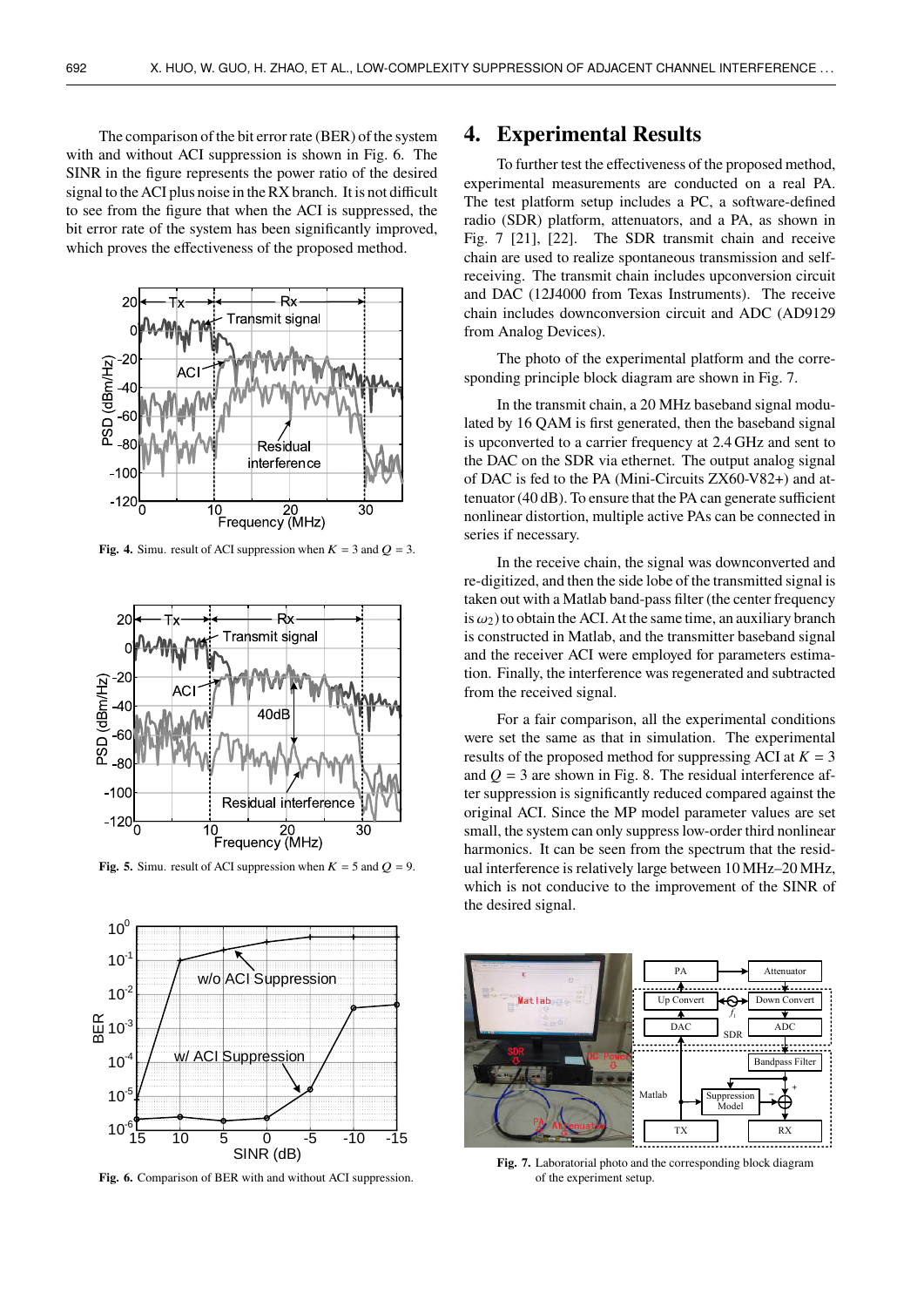The experimental results of the proposed method for suppressing ACI at  $K = 5$  and  $Q = 9$  are shown in Fig. 9. As can be seen from the figure, because the system nonlinear characteristics are described in more detail, the MP model can suppress high-order nonlinear distortion. Compared against Fig. 8, the interference suppression effect has been significantly improved. The system can suppress the ACI of about 25 dB, which can effectively improve the SINR of the desired signal.

Table 2 gives a comparison of the experimental results between current approaches and the proposed method.

Compared against the interference suppression results in [10], [14], the proposed method has a substantial improvement in suppressing ACI under the premise of simplifying the circuit structure, which further verifies the effectiveness and feasibility of this method. It also provides necessary data support for the practical application of interference suppression.

|                           | <b>Work in [10]</b> | Work in $[11]$  | This work       |
|---------------------------|---------------------|-----------------|-----------------|
| <b>Processing domain</b>  | RF                  | <b>Baseband</b> | <b>Baseband</b> |
| Sample rate               | 20 MSPS             | 61.44 MSPS      | 20 MSPS         |
| <b>Circuit complexity</b> | High                | Low             | Low             |
| <b>ACI</b> suppresion     | 20dB                | 21.6 dB         | 25dB            |

**Tab. 2.** The comparation of experimental results.



**Fig. 8.** Exp. result of ACI suppression when  $K = 3$  and  $Q = 3$ .



**Fig. 9.** Exp. result of ACI suppression when  $K = 5$  and  $Q = 9$ .

## **5. Conclusion**

This paper proposed a suppression method to eliminate the ACI in FDD transceiver by using the transmitter leakage and baseband signal. The interference regeneration and cancellation were carried out in the digital baseband domain, which is preferable compared to RF domain complexity. There is also no need for high-rate sampling rate ADC in the proposed method, which is substantially convenient for engineering realization. Computer simulation results and experimental circuit results show that the proposed method can effectively suppress the ACI, thereby improving the SINR of the desired signal. This paper also provided a new method reference for the engineering application of ACI suppression.

## **Acknowledgments**

This work was supported in part by the National Key R&D Program of China under Grant 254, in part by the National Natural Science Foundation of China under Grant U19B2014, Grant 61771107, Grant 62071094, Grant 61701075, Grant 61601064, and Grant 61531009, and in part by the Sichuan Science and Technology Program under Grant 2020YFH0101.

## **References**

- [1] LAUGHLIN, L., ZHANG, C., BEACH, M. A., et al. A 700–950 MHz tunable frequency division duplex transceiver combining passive and active self-interference cancellation. In *Proceedings of IEEE MTT-S International Microwave Symposium Digest*. Philadelphia (USA), 2018, p. 1–4. DOI: 10.1109/MWSYM.2018.8439253
- [2] NIKITIN, A.V., DAVIDCHACK, R.L., SMITH, J.E. Out-of-band and adjacent-channel interference reduction by analog nonlinear filters. *EURASIP Journal on Advances in Signal Processing*. 2015, vol. 12, p. 1–20. DOI: 10.1186/s13634-015-0202-5
- [3] KESHAVARZ, R., MIYANAGA, Y., YAMAMOTO, M., et al. Metamaterial-inspired quad-band notch filter for LTE band receivers and WPT applications. In *Proceedings of General Assembly and Scientific Symposium of the International Union of Radio Science*. Rome (Italy), 2020, p. 1–5. DOI: 10.23919/URSIGASS49373.2020.9232331
- [4] CALDERIN, L., RAMAKRISHNAN, S., PUGLIELLI, A., et al. Analysis and design of integrated active cancellation transceiver for frequency division duplex systems. *IEEE Journal of Solid-State Circuits*, 2017, vol. 52, no. 8, p. 2038–2054. DOI: 10.1109/JSSC.2017.2700360
- [5] KESHAVARZ, R., MOVAHHEDI, M. A compact and wideband coupled-line coupler with high coupling level using shunt periodic stubs. *Radioengineering*, 2013, vol. 22, no. 1, p. 323–327. ISSN: 1210-2512
- [6] KESHAVARZ, S., ABDIPOUR, A., MOHAMMADI, A., et al. Design and implementation of low loss and compact microstrip triplexer using CSRR loaded coupled lines. *AEU - International Journal of Electronics and Communications*, 2019, vol. 111, p. 152913–152918. DOI: 10.1016/j.aeue.2019.152913